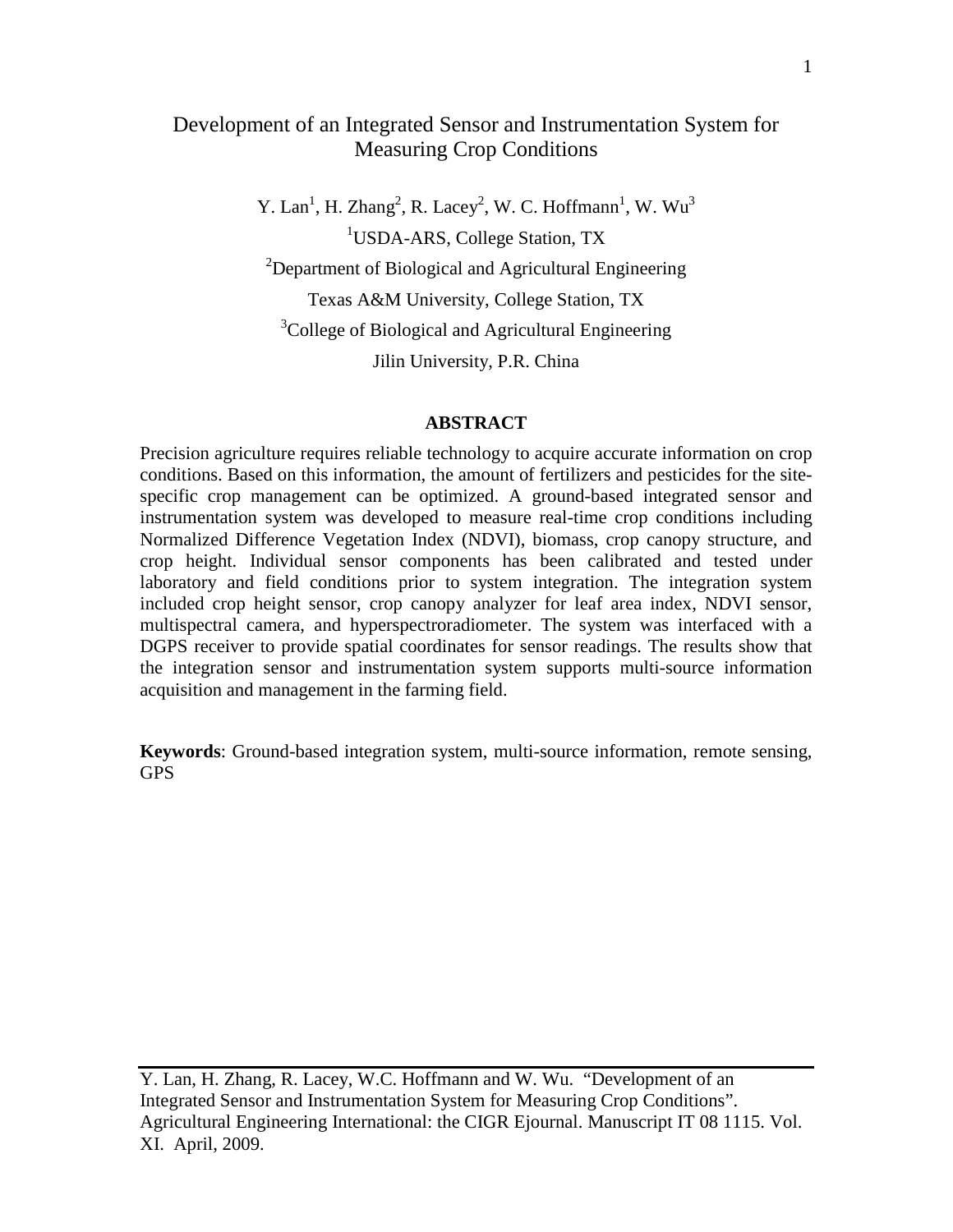#### **1. INTRODUCTION**

Accurate and reliable information technology is the basis of precision agriculture. Remote sensing has been widely used to obtain and map the temporal and spatial variability of crops in fields. Information on crop condition can be used to assess and monitor crop growth status, predict crop yield, or develop program for optimizing application of nitrogen fertilizer, fungicide, and growth regulator in precision agriculture.

Successful information acquisition relies on the ability of sensors and instrumentation in detecting these crop canopy variables, which are indicative of crop growth (Goel et al. 2003). The Normalized Difference Vegetative Index (NDVI) is a commonly used measurement of crop health in agricultural applications. NDVI is calculated as: NDVI= (NIR reflected – Red reflected) / (NIR reflected +Red reflected), where Red and NIR stand for the spectral reflectance measurements acquired in the red and near-infrared regions, respectively. Healthier crop canopy will absorb more red and reflect more near infrared light, and consequently has a higher NDVI value. Jones and Wechler (2007) has used a GreenSeeker sensor (NTech Industries, Inc.) to measure NDVI and there was strong correlation between NDVI and chlorophyll content per plant of spinach  $(R<sup>2</sup>=0.91)$ . NDVI was found to be closely correlated with the Leaf Area Index (Bechtel et al., 1997; Aparicio et al., 2002; Leon et al., 2003).

Leaf Area Index (LAI) is an important structural property of crop canopy. LAI is defined as the ratio of total upper leaf surface of vegetation divided by the surface area of the land on which the vegetation grows. LAI is used to predict the photosynthesis capacity of a crop and as a reference tool for crop growth. High correlations were found between reflectance factor and LAI and biomass by Ahlrichs et al. (1983). Many researchers also used spectral reflectance techniques for monitoring nitrogen and chlorophyll status in different crops (El-Shikha et al., 2007; Jones et al., 2007; Xue et al., 2004; Goel et al., 2003; Haboudane et al., 2002; Tumbo et al, 2002). Strong correlations between the spectral data from crops and various characteristics of crops have been elucidated in numerous studies (Yoder et al., 1995; Serrano et al, 2000; Thenkabil et al., 2000; Goel et al., 2003; Lee et al., 2004). Laudien et al. (2003) explained the contrast between healthy and diseased sugar beets by using a hyperspectral radiometer. Thenkabail et al. (2000) used a hand held spectral radiometer to obtain the correlation between spectral observations with crop parameters of cotton.

Darvishzadeh et al. (2008) examined the utility of hyperspectral remote sensing in predicting canopy characteristics by using a spectral radiometer. Among the various investigated models, they found that canopy chlorophyll content was estimated with the highest accuracy. Some studies used multispectral image sensor system to measure crop canopy characteristics. Jones et al. (2007) estimated biomass based on multispectral images taken by a Duncan Tech® MS3100 multispectral camera (Auburn, CA). Inoue et

Y. Lan, H. Zhang, R. Lacey, W.C. Hoffmann and W. Wu. "Development of an Integrated Sensor and Instrumentation System for Measuring Crop Conditions". Agricultural Engineering International: the CIGR Ejournal. Manuscript IT 08 1115. Vol. XI. April, 2009.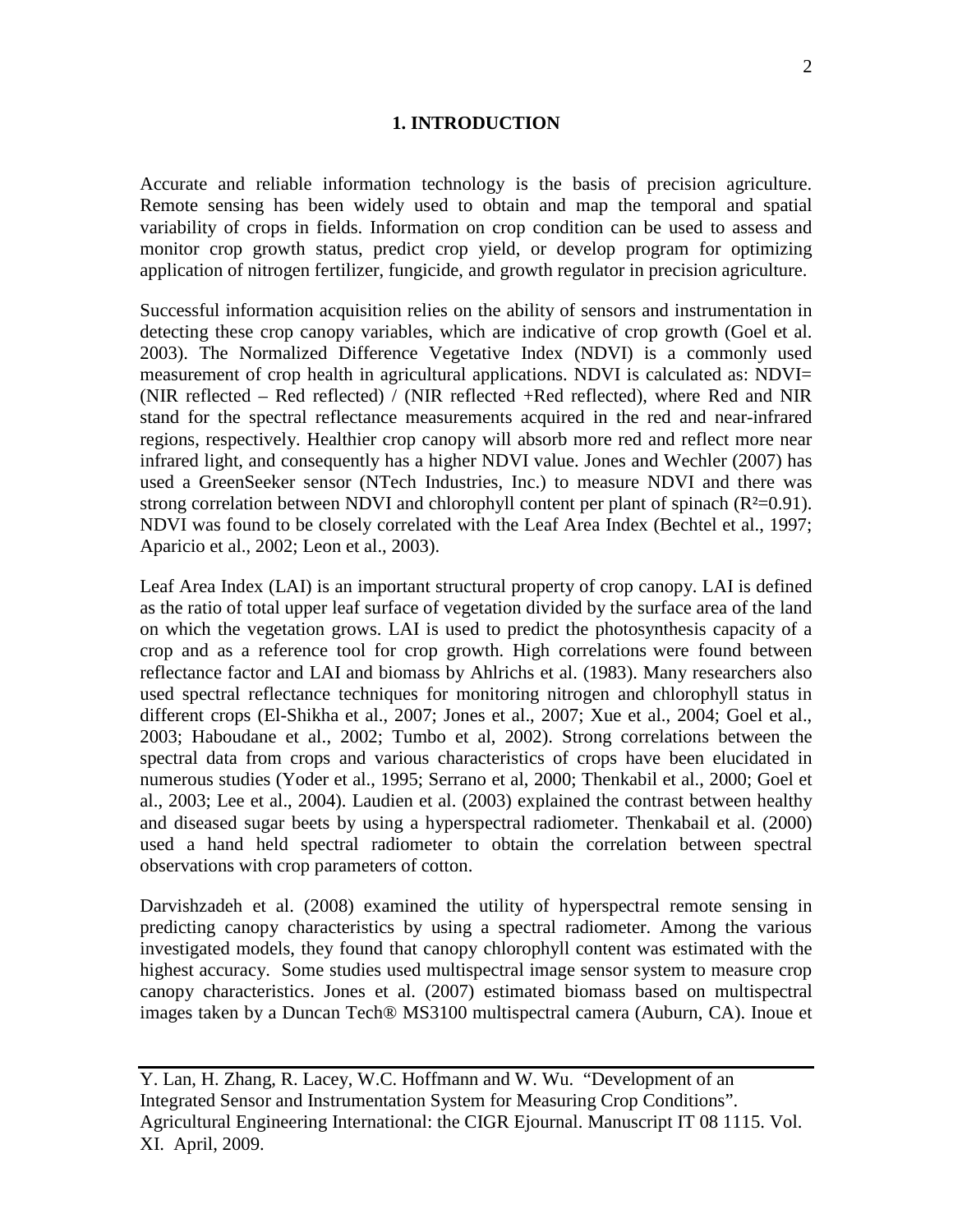al. (2000) successfully estimated LAI and biomass for soybean and rice using a dirigiblemounted camera to collect spectral data. Ultrasonic sensing technology is good for nondestructive crop canopy characterization. Kataoka et al. (2002) in Japan has showed that ultrasonic sensors performed well for measuring the height of soybean and corn crops.

Many remote sensing technologies have been used to obtain information from different platforms, such as ground-based, airborne and space. For truth measurement, ease of availability and cost-effectiveness, ground-based methods are the most widely used and developed. Tumbo et al. (2002) constructed the on–the–go system for sensing chlorophyll status in corn. A tractor traveled at 0.6 km/h and equipped with a dual fiber–optic spectrometer, an analog–to–digital (A/D) converter, a fiber–optic sensing probe, a sensing probe holder, and a computer. The fiber–optic spectrometry was used to acquire spectral response patterns. A neural network model incorporated into the mobile system showed good correlation between predicted SPAD (Konica Minolta Sensing, Inc.) chlorophyll readings and actual chlorophyll readings ( $r^2 = 0.85$ , RMSE = 1.82 SPAD units). Scotford et al. (2004) in Europe used a tractor–mounted radiometer system in parallel with an ultrasonic sensor to obtain information about crop cover and the structure of the crop canopy. The radiometer system used two radiometers. One was mounted pointing upwards to measure incoming radiation while the other pointed downwards to measure the reflectance light from the crop canopy. The ultrasonic sensor was mounted one meter above the ground. The output signals from each sensor were transferred to a laptop computer for processing. Reyniers et al. (2006) compared an aerial image with an on the ground platform measuring device to predict yield of winter wheat. A multispectral radiometer was mounted on the end of the boom on a tractor. The software they developed for automatic data acquisition was programmed in Labview 6 (National Instruments, 2000) environment. NDVI of the ground system was better related to yield variables at harvest compared to NDVI of the aerial system.

The data acquisition methods and information resources used in previous studies were limited. Considering precision agriculture practice, it is essential to acquire multi-source information. The use of a number of sensing techniques working in combination could provide a better characterization of the crop canopy (Scotford et al., 2003). A method of Multi-sensor Data Fusion has been developed for high quality data analysis and processing in measurement and instrumentation (Huang et al., 2007). The objectives of the presented work are to develop a ground-based, multi-source information collecting system and test the feasibility of the system.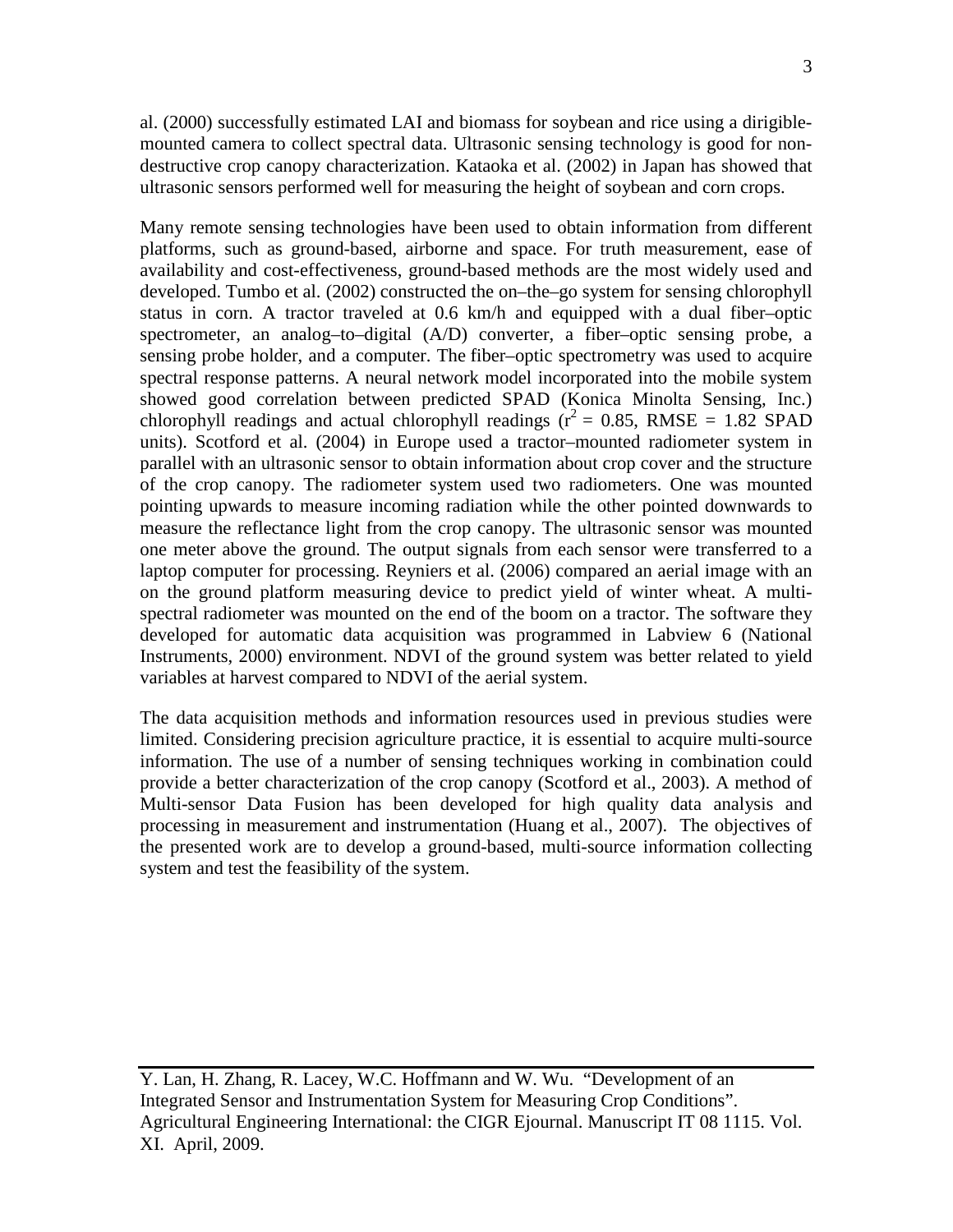#### **2. SYSTEM DESCRIPTION**

#### **2.1 Integration System**

The ground-based multi-source information system consisted of NDVI sensor, crop canopy analyzer for Leaf Area Index, hyperspectroradiometer, multispectral camera, and crop height sensor (Figure 1). The system is interfaced with a DGPS (Differential Global Positioning System) receiver to provide spatial coordinates for sampling points from hyperspectroradiometer. The integrated system collected multi-sensor data and store the spatial information and crop property information in database. The different components and how they were integrated are described in the following sections.



Figure 1. System diagram: ultrasoncic sensor, Canopy analyzer, NDVI sensor, Multispectral camera and Hyperspectroradiometer

#### **2.2 NDVI Sensor**

NDVI is an estimate of biomass and nitrogen content in many crops. The NDVI sensor used in the system was a GreenSeeker Hand Held Data collection and Mapping Unit (NTech Industries, Inc., Ukiah, Cal.) (Figure 2). It is an advanced tool in precision agriculture technology for providing useful data to monitor the growing status of crops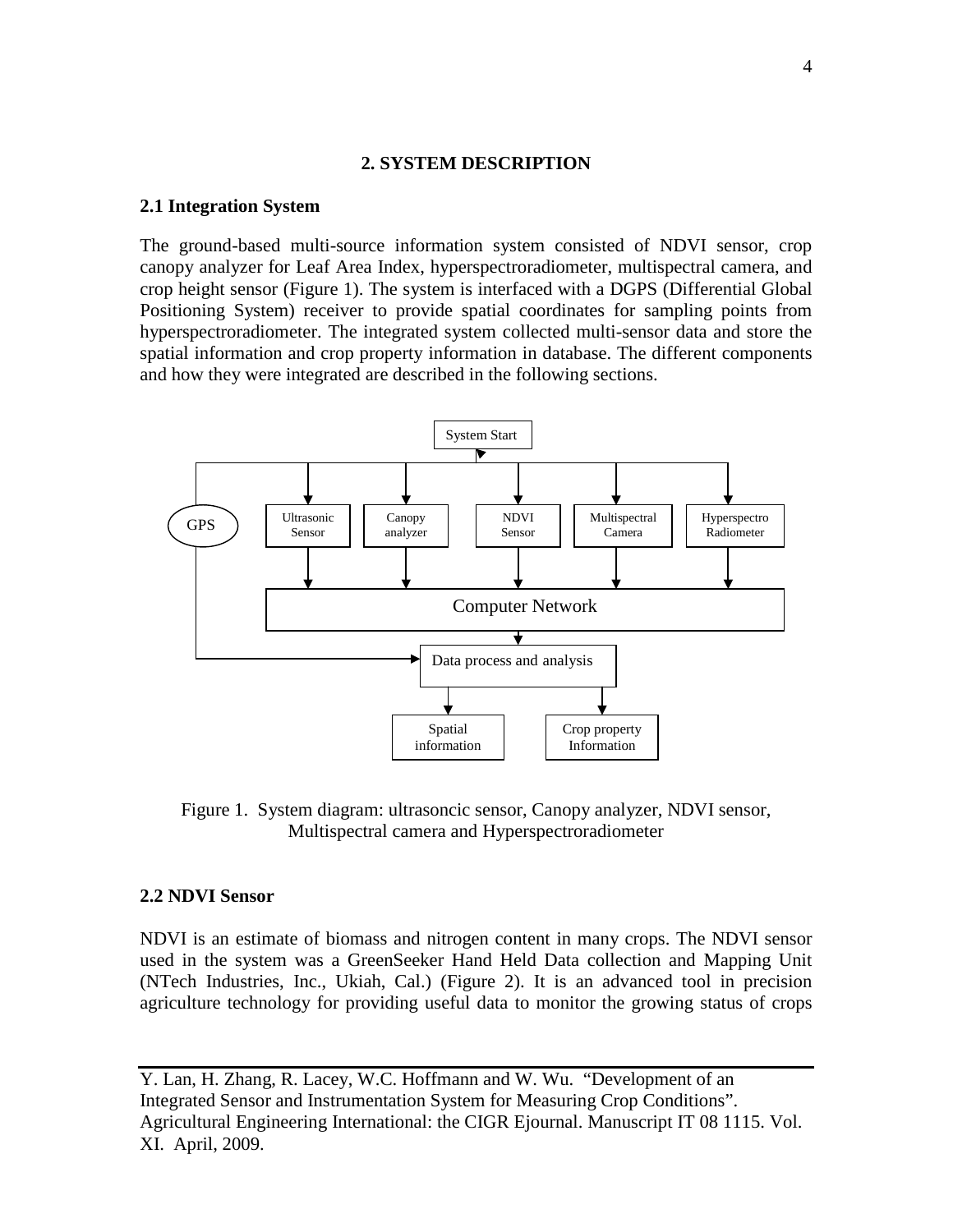

(Figure 2). The instrument has been used widely to look at nitrogen status in-season as discussed in the Introduction.

Figure 2. GreenSeeker

The GreenSeeker Sensor is adjustable in 15 degree increments and mounted on an adjusted-length pole to set the Sensor parallel to the target canopy. The Control Box supplies power to the Sensor and external connectors. The GreenSeeker is equipped with a Compaq iPAQ pocket PC and specific software for data collection. Reflectance data from the Sensor is captured and converted into a text file on the pocket PC.

The sensor is an active sensor, which uses light emitting diodes (LED) to generate its own red and near infrared (NIR) lights. As the sensor passes over the crop surface, it measures incident and reflected light from canopy and outputs both NDVI and Red to Near Infrared Ratios. The output rate is about 10 readings per second. The distance between the sensor and target should be 32 to 48 inches. The NDVI readings are not affected by height variance as long as the sensor height is maintained within this range.

# **2.3 LAI Canopy Analyzer**

Leaf Area Index is commonly used for monitoring crop growth. Instead of the traditional, direct and labor-consuming method of physically measuring the plant with a ruler, an optical instrument, SunScan canopy analysis system (Delta-T Devices Ltd., UK) is used. The instrument is indirectly measuring leaf area index by measuring the ratio of transmitted radiation through canopy to incident radiation. The system is configured with SunScan probe and Data Collection Terminal (a Psion Workabout) (Figure 3).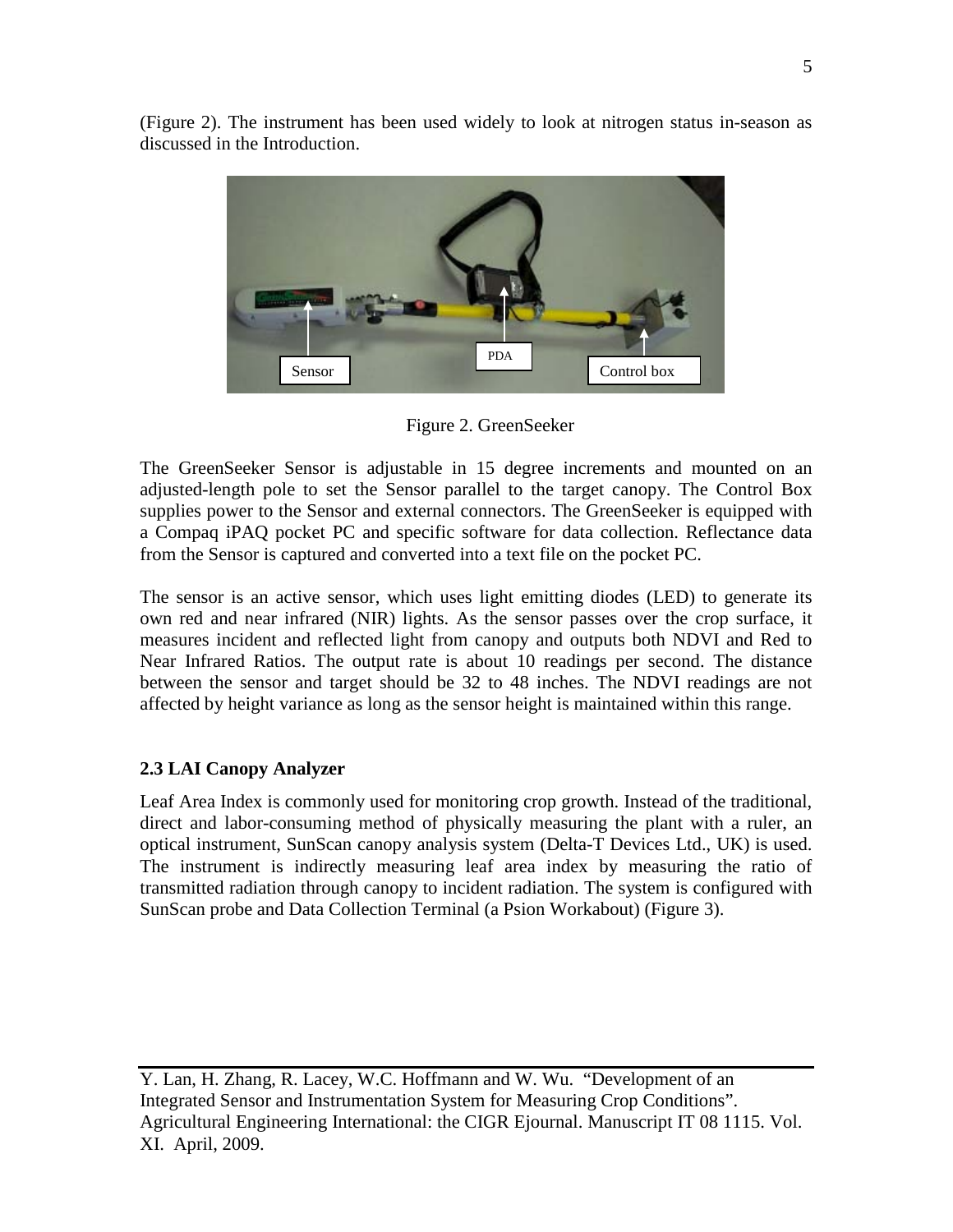

Figure 3. SunScan Canopy Analyzer

The SunScan probe has an array of 64 PAR (Photosynthetically Active Radiation) sensors embedded in a 1m long probe, and may be connected via an RS-232 cable to the Data Collection Terminal or a PC. (The Data Collection Terminal is much more convenient to observe and store reading from the probe than portable PC for field work.) The portable and weatherproof instrument can be used in most light conditions. When a reading is taken, all sensors are scanned and the measurements transmitted to the Data Terminal. The average light level along the probe is calculated and canopy leaf area index is estimated. All of the individual sensor readings are available if required for detailed PAR mapping.

### **2.4 Spectroradiometer**

Spectral reflectance in the visible and near infrared region has been recognized as a popular method to estimate crop properties. Spectroradiometers are used to quickly measure light energy over a range of wavelength and to identify crop stress. Crop conditions can be closely monitored by using reflectance spectral imagery. FieldSpec® Handheld, an ideal portable field hyperspectral radiometer (FieldSpec®, Analytical Spectral Devices, Inc., Boulder, CO) (Figure 4), was used in the system.



Figure 4. FieldSpec

Y. Lan, H. Zhang, R. Lacey, W.C. Hoffmann and W. Wu. "Development of an Integrated Sensor and Instrumentation System for Measuring Crop Conditions". Agricultural Engineering International: the CIGR Ejournal. Manuscript IT 08 1115. Vol. XI. April, 2009.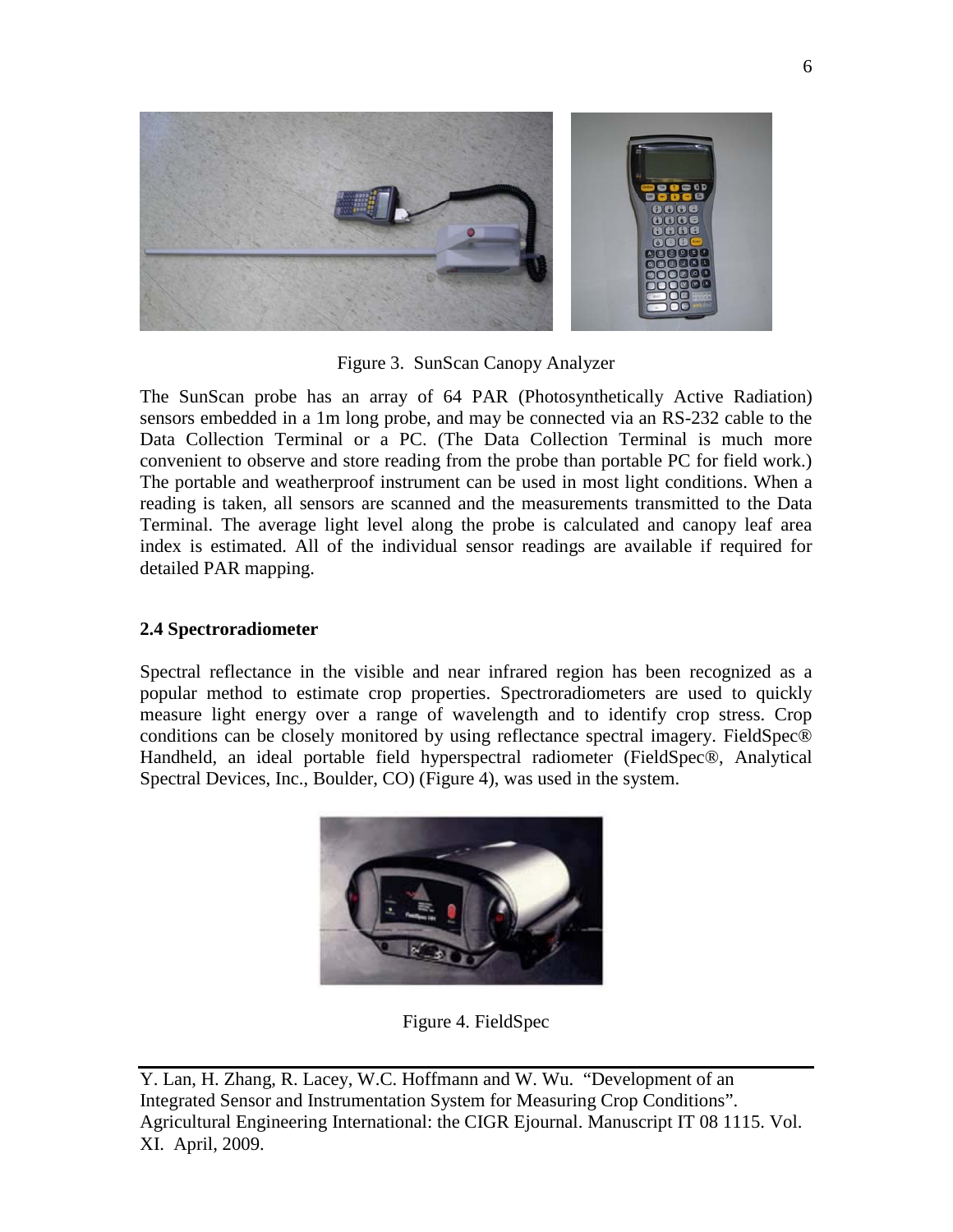The hyperspectroradiometer arrives pre-calibrated and ready to use. It is capable of measuring radiance from 325nm to 1075nm wavelengths with a sampling interval of 1.6nm. The field of view of the instrument is about 25º. The reflectance of light on the canopy is collected by an optic sensor and data is sent to a laptop via a RS232 to USB cable. Instantaneous graphs are displayed. To decrease the signal to noise ratio and increase the overall accuracy, integration time needs to be changed as light conditions change, while the dark current scan is automatically taken when every reflectance scan is taken. In addition, before taking the reflectance data, it should be calibrated by taking a white reference from a white reference panel.

# **2.5 Multispectral Camera**

The multispectral camera we used is a single sensor agriculture digital camera (ADC) (TETRACAM, Inc.) (Figure 5). The simple and low-cost



Figure 5. Multispectral ADC Camera

ADC camera has a resolution of 2048×1536 pixels per frame and able to measure visible light wavelengths longer than 520nm and near-infrared wavelengths up to 920nm reflectance of plant canopies. The camera is equipped with a 4.5 to 10mm CS mount varifocus lens. Focusing can be carried out automatically or manually. The camera incorporates a removable Compact Flash card which stores up to 80 images. The images, stored in Tetracam DCM loseless format, can be downloaded later to a computer. DCM files are grayscale images displaying "raw" pixel values. PixelWrench2, a powerful image editing program working with ADC camera, provides full access and control of the camera. It also has a several specific multispectral function of image management, such as calculation of Vegetation Index and canopy/background segmentation.

Tetracam SensorLink is another simple application interface to the camera. SensorLink enables capture of GPS data from a receiver connected to the computer's serial port. The data is compared to a set of waypoints and direction to waypoint information is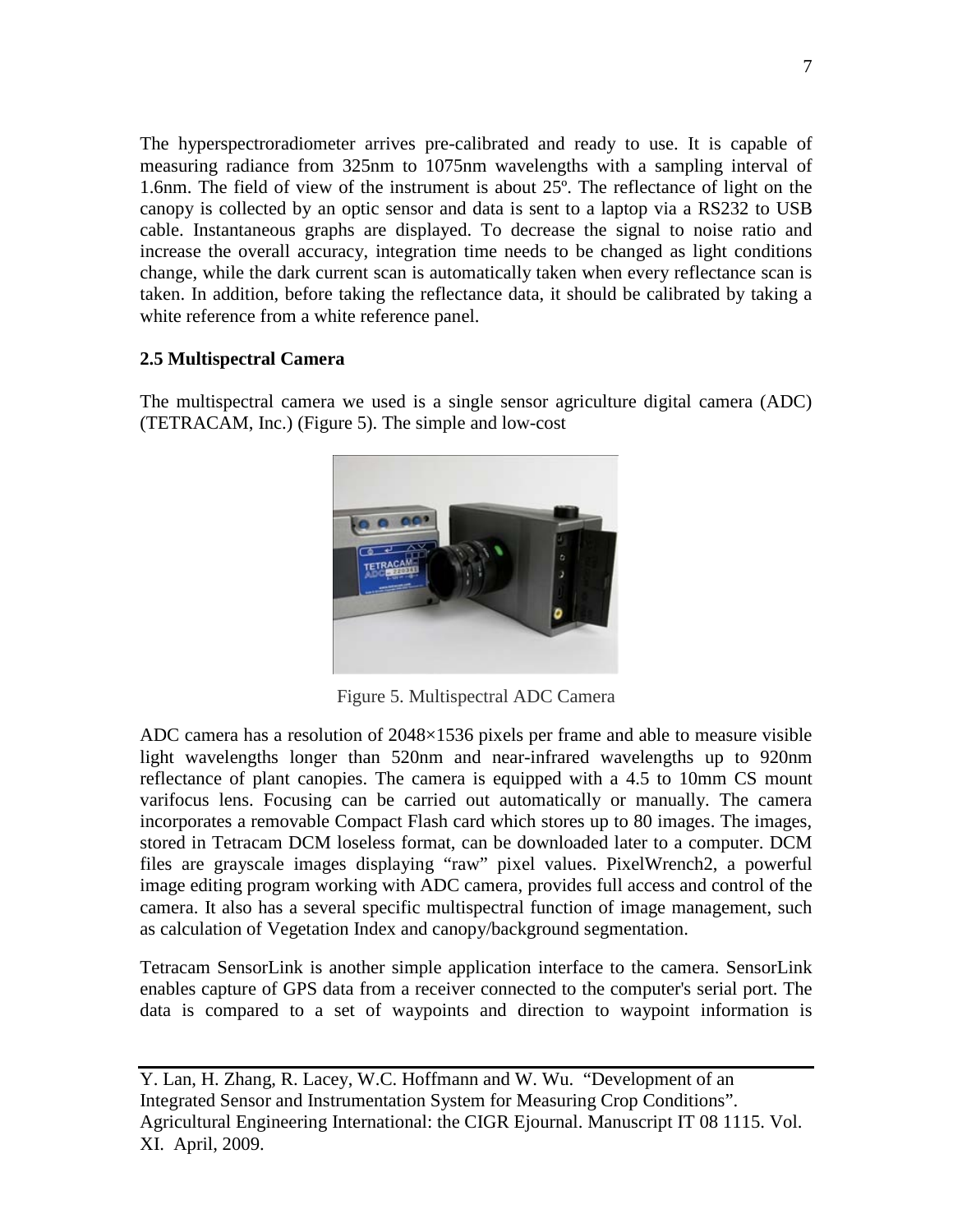displayed. When the waypoint is acquired, the camera is triggered and the GPS data is written into the image file header.

# **2.6 Ultrasonic Sensor**

Ultrasonic sensors are inexpensive and very accurate for detecting objects. Ultrasonic sensors generate high frequency sound waves. When the waves strike and bounce off an object, the sensors will receive and evaluate the echo. Sensors then determine its distance from the object based on the time interval between sending the signal and receiving the echo.

A commercial ultrasonic sensor (Honeywell, type 943-F4V-2D-002-180E) (Figure 6) was used. It is operating with an oscillating frequency of 180KHZ and a sensing range of 200- 2000mm. The sensor is fitted with operating temperature from  $-15$  to  $70^{\circ}$ C.



Figure 6. Ultrasonic sensor (Honeywell, type 943-F4V-2D-002-180E)

# **2.7 GPS**

With GPS unit, the integrated system can obtain both the time and position information at the sampling spots. ESRI (Environmental Systems Research Institute) has provided ArcPad to work with mobile GPS and field mapping application. The Thales MobileMapper CE (Thales Navigation, Santa Clara, CA) is a cost effective handheld GPS/GIS receiver for high-accuracy mobile mapping. It features an open platform design with embedded Microsoft® Windows® CE, Bluetooth wireless technology, and many other mobile applications. MobileMapper CE is simple, rugged and affordable.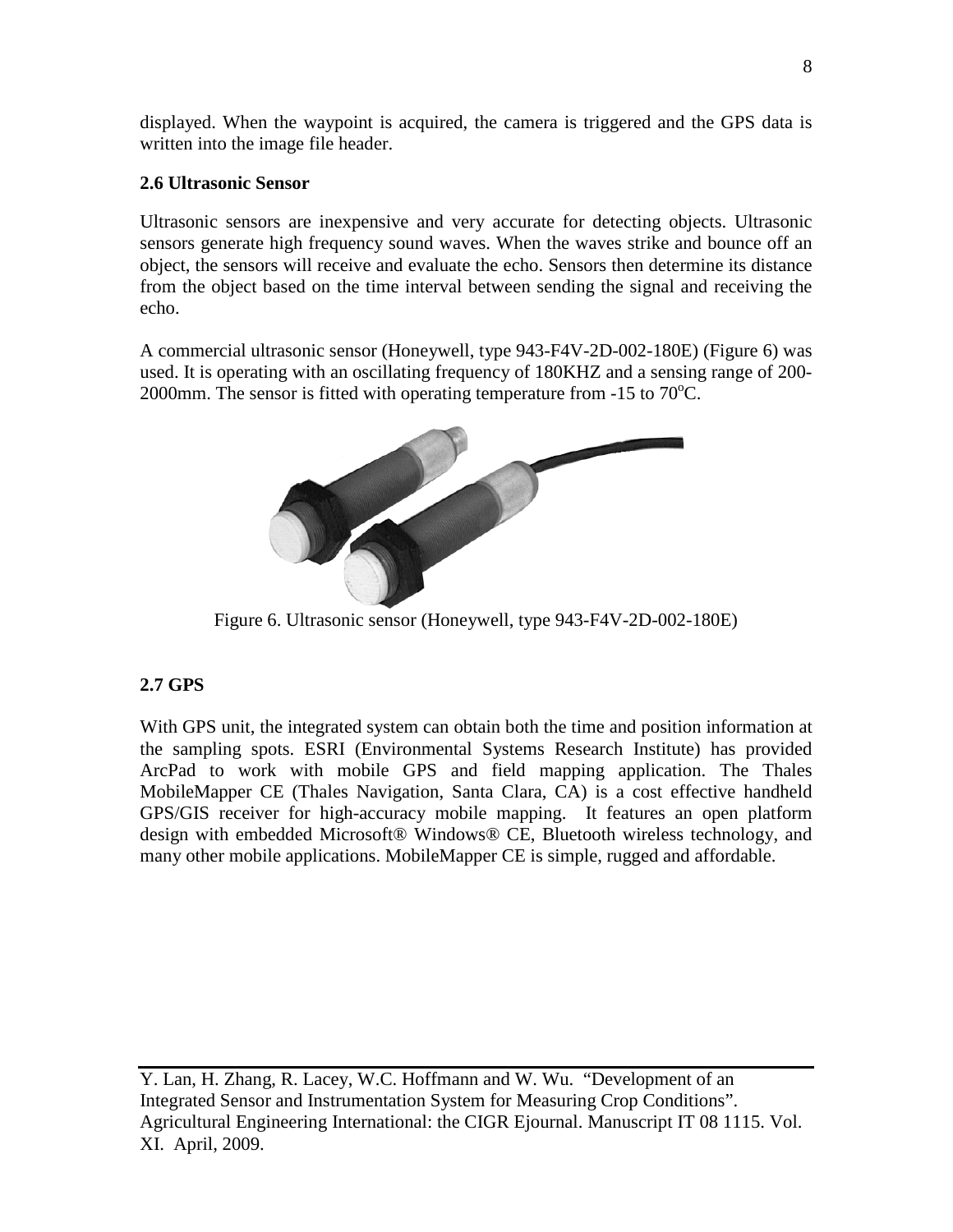

Figure 7. MobileMapper CE

# **3. RESULTS AND DISCUSSION**

# **3.1 Integration System**

Two field experiments were conducted in the USDA-ARS Field 14 in College Station, Texas on May 28 and July 22, 2008. They were cloud free sunny days and around noon time. Greenseeker sensor, FieldSpec hyper spectral radiometer, SunScan canopy analyzer, multispectral camera and the ultrasonic sensor were mounted on the tractor in both tests (Figure 8).



May July

Figure 8. The integration system in operation

In May, the Greenseeker sensor was mounted on the top of the row about 32 inches height. The NDVI readings were stored in the PDA and transferred to PC later. FieldSpec was mounted about one meter above the crop canopy with the optical sensor facing the crop. The readings were taken within the field-of-view. The integration time was 217 ms. The time interval to save a spectrum was one second. FieldSpec was connected to laptop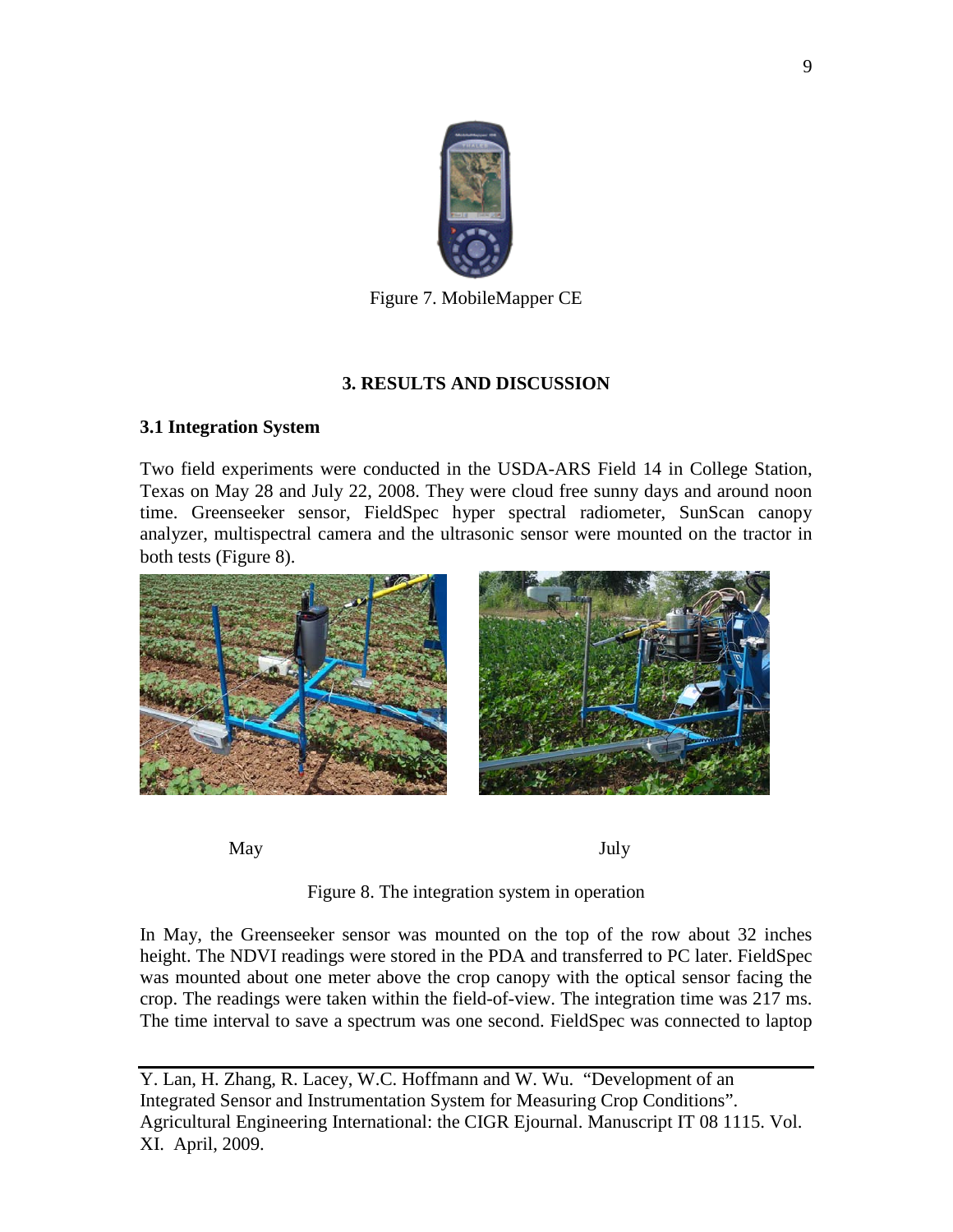No.1 via serial RS232 to USB cable. The Sunscan canopy analyzer was mounted about 20 cm above the crop surface. It was also connected with laptop No.1 via a serial port. The LAI data was automatically stored into the laptop. The sampling interval was one second. The ultrasonic sensor was positioned just on the top of the row 4. The software for automatic data acquisition from the ultrasonic sensor was programmed using Labview 8.5 (National Instruments, 2007) in laptop No.2. During the test in July, the position of each sensor and instrument was adjusted according to the height of plants. Greenseeker sensor and Fieldspec were mounted in the same row.

## **3.2 NDVI**

NDVI mappings from Greenseeker in both tests are shown in Figure 9. The Greenseeker is designed to be 32 to 48 inches above the target. The width of sensor measurement is a constant 24 inches. The width doesn't change with the height from the sensor to the target. The average width of cotton plants was less than 10 inches in May. The Greenseeker sensor not only scanned cotton plants but also soil around the plants. Therefore, the NDVI values were very low. The average width of cotton plants grew to about 20 inches in July. Consequently, the variance of NDVI readings in July was much smaller than the one in May.



May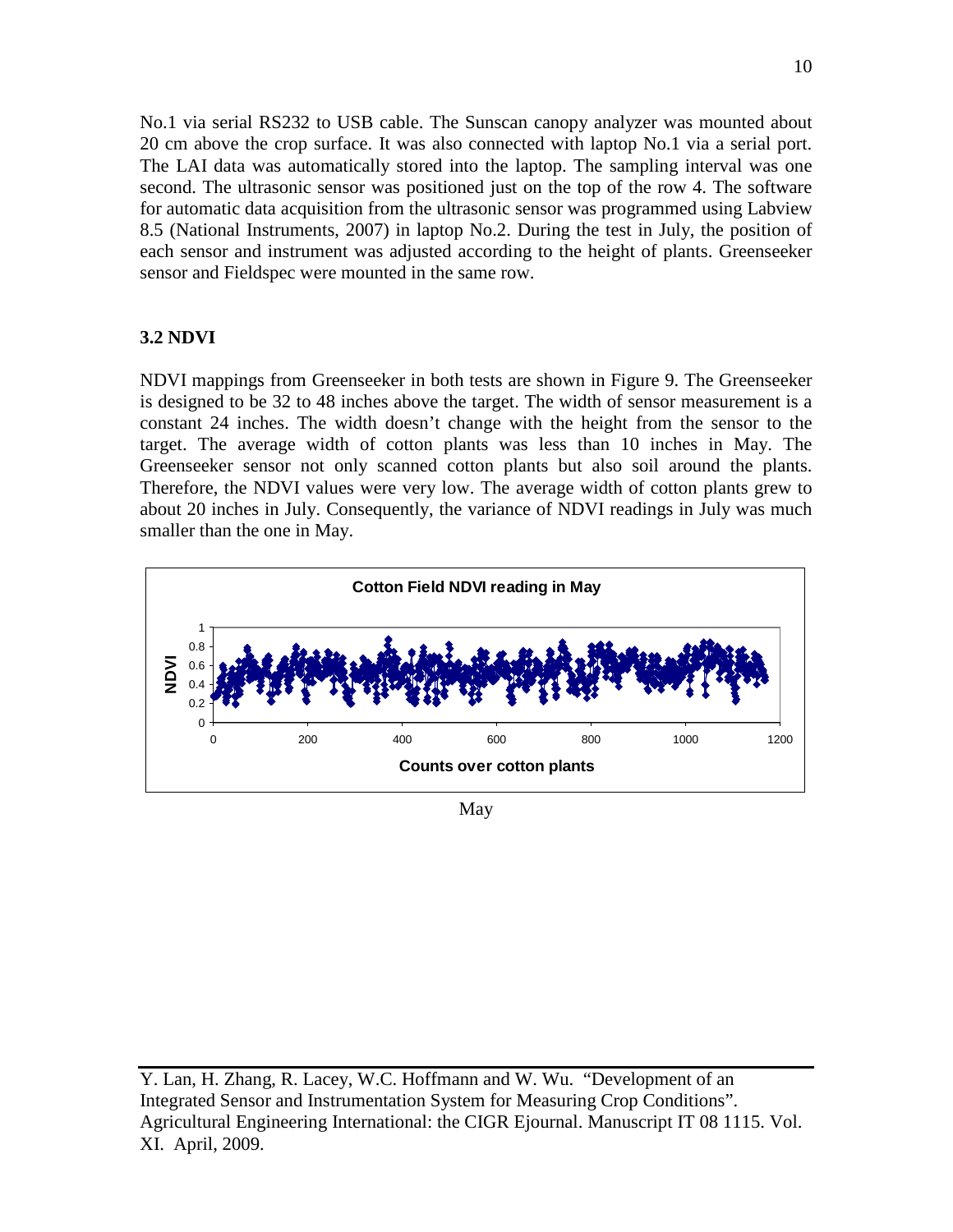

July

Figure 9. NDVI mapping in cotton field in May and July, 2008

## **3.3 Reflectance Measurements**

Reflectance data were processed by ViewSpec<sup>TM</sup> Pro4.05 comes with FieldSpec. Reflectance measurements were averaged to one curve for cotton and soybean fields (Figure 10).



Figure 10. Reflectance curves of cotton and soybean fields

The reflectance curves of both cotton and soybean are characterized by low reflectance in the blue (450nm-495nm) and red region (620nm-750nm) of the spectrum. The peaks in green (495nm-570nm) and high reflectance in the near infrared (above 800nm) region of the spectrum also appeared, although there were much more noise in the near infrared region of soybean curve than the one of cotton.

# **3.4 NDVI Values Comparison**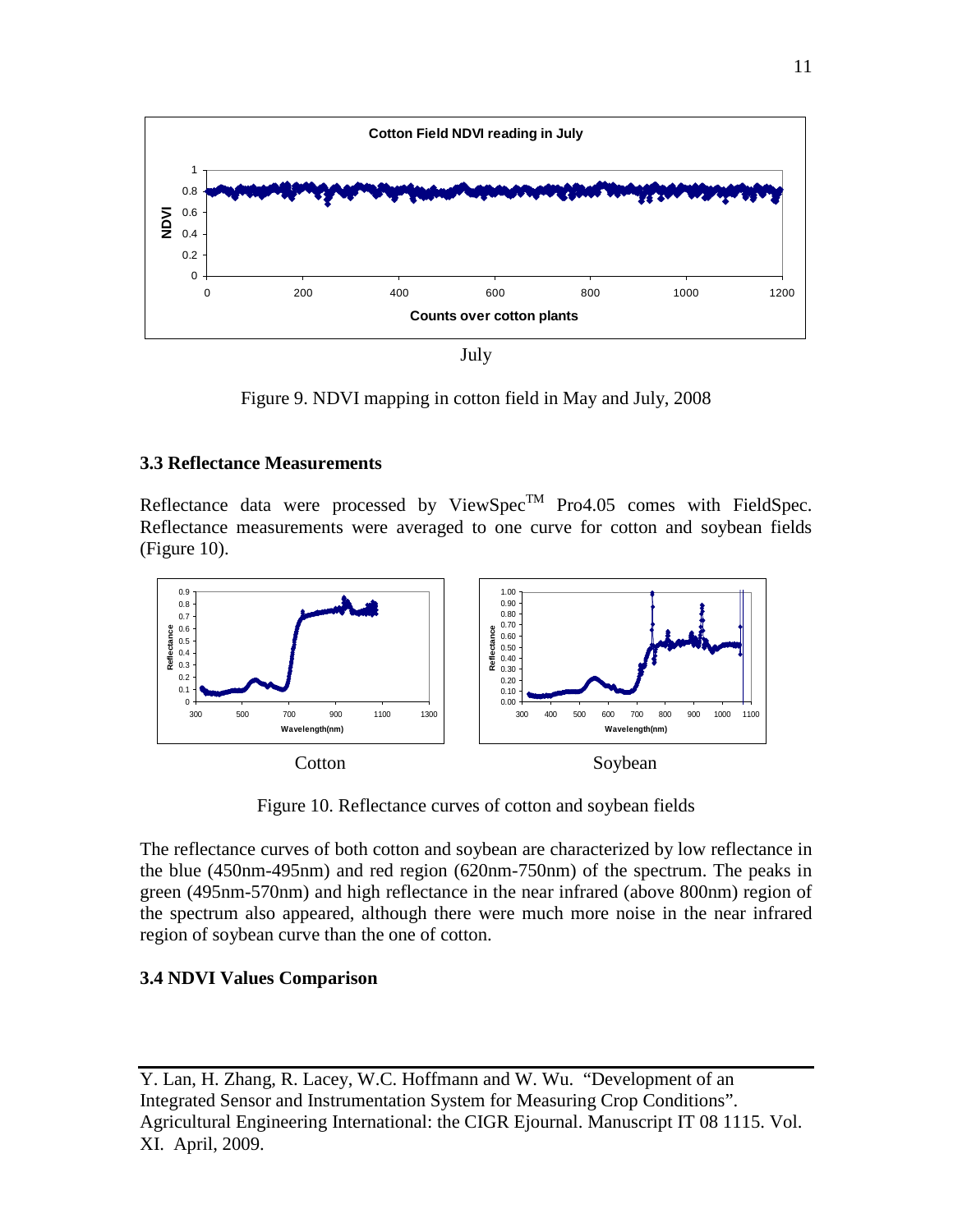The Greenseeker sensor and Fieldspec were mounted in the same row and took measurements in the same time and condition. The NDVI can be calculated from the reflectance data. Since the system was driven through the cotton field three times, the NDVI values taken by Greenseeker and FieldSpec were compared (Figure 11). In the third run, the NDVI value taken by Greenseeker was 0.7807, while the NDVI value from FieldSpec was 0.7804. The result indicated that reliable information could be acquired from these mounted instruments.





### **3.5 Multispectral Images**

Figure 12 (a) shows the image was taken by ADC camera when the tractor was driving through the soybean field. In PixelWrentch2 (TETRACAM, Inc.), the original image (a) was processed to NDVI image (b).



Figure 12. Multispectral images of soybean plants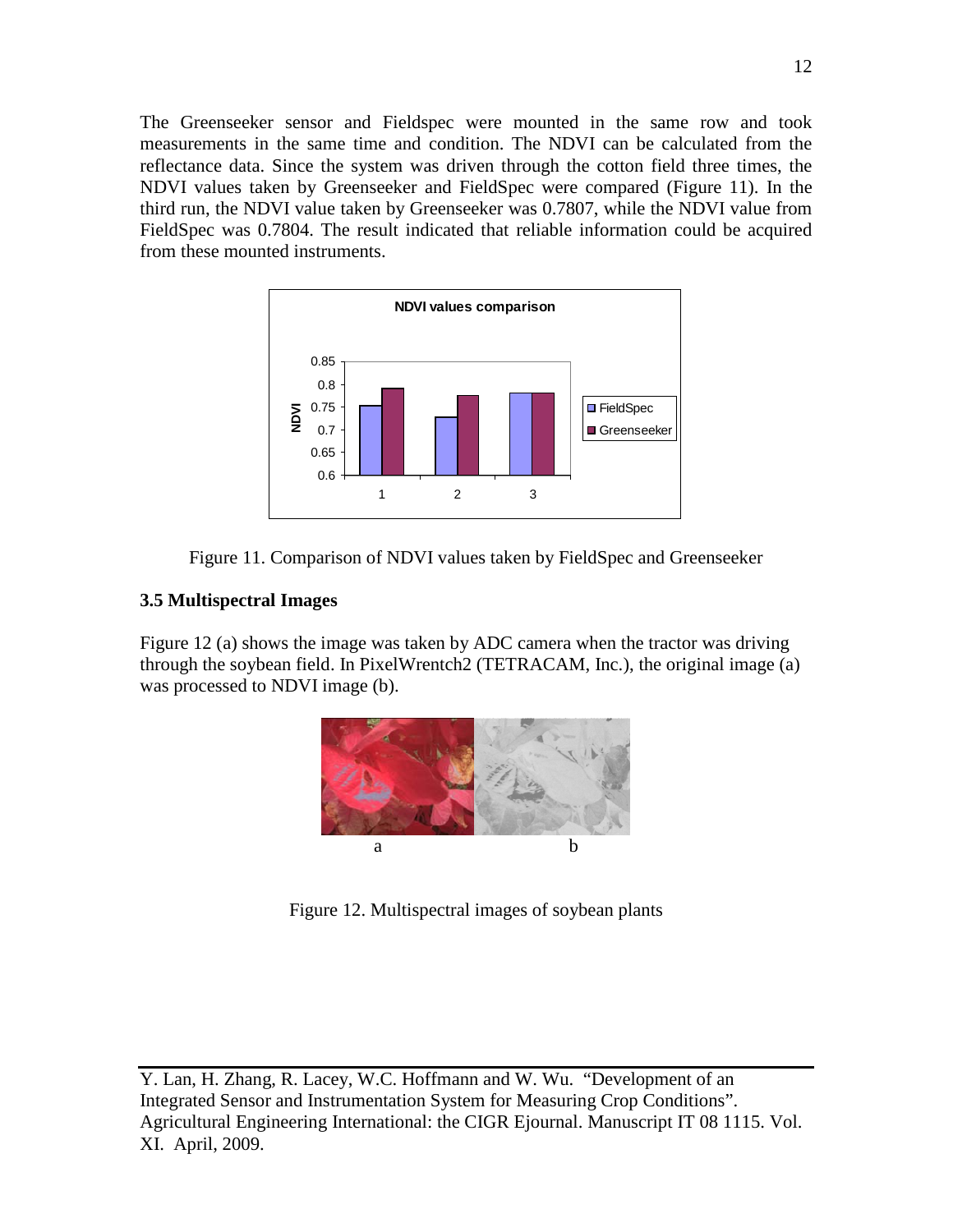## **3.6 Crop Height Measurements**

The speed of the tractor was 1MPH, so the ultrasonic sensor was passed over crop plant at 0.45m/sec. The sampling frequency of the height measurements was 10Hz. The distance between sampling points was 4.5cm. Figure 13 shows an example of the raw data of the ultrasonic sensor measurements in the cotton field in May, 2008.



Figure 13. An example of raw measurements by ultrasonic sensor

The ultrasonic signal needs to be filtered by using a low pass filter to minimize the effect of noise and processed with Matlab (Version 7.6, from Mathworks, Natick, MA). Time period of each detected peak can be converted into the distance between sensor and the object, such as soil and canopy surface. Whether the speed of sensor passing over the plants and the sampling frequency are appropriate for characterizing the height of plants needs to be investigated.

# **3.7 Leaf Area Index Measurements**

LAI readings were taken every second by SunScan Canopy Analyzer while the tractor was moving through the soybean and cotton fields. The average LAI measurements were 1.19 for soybean field and 1.37 for cotton field in May 2008.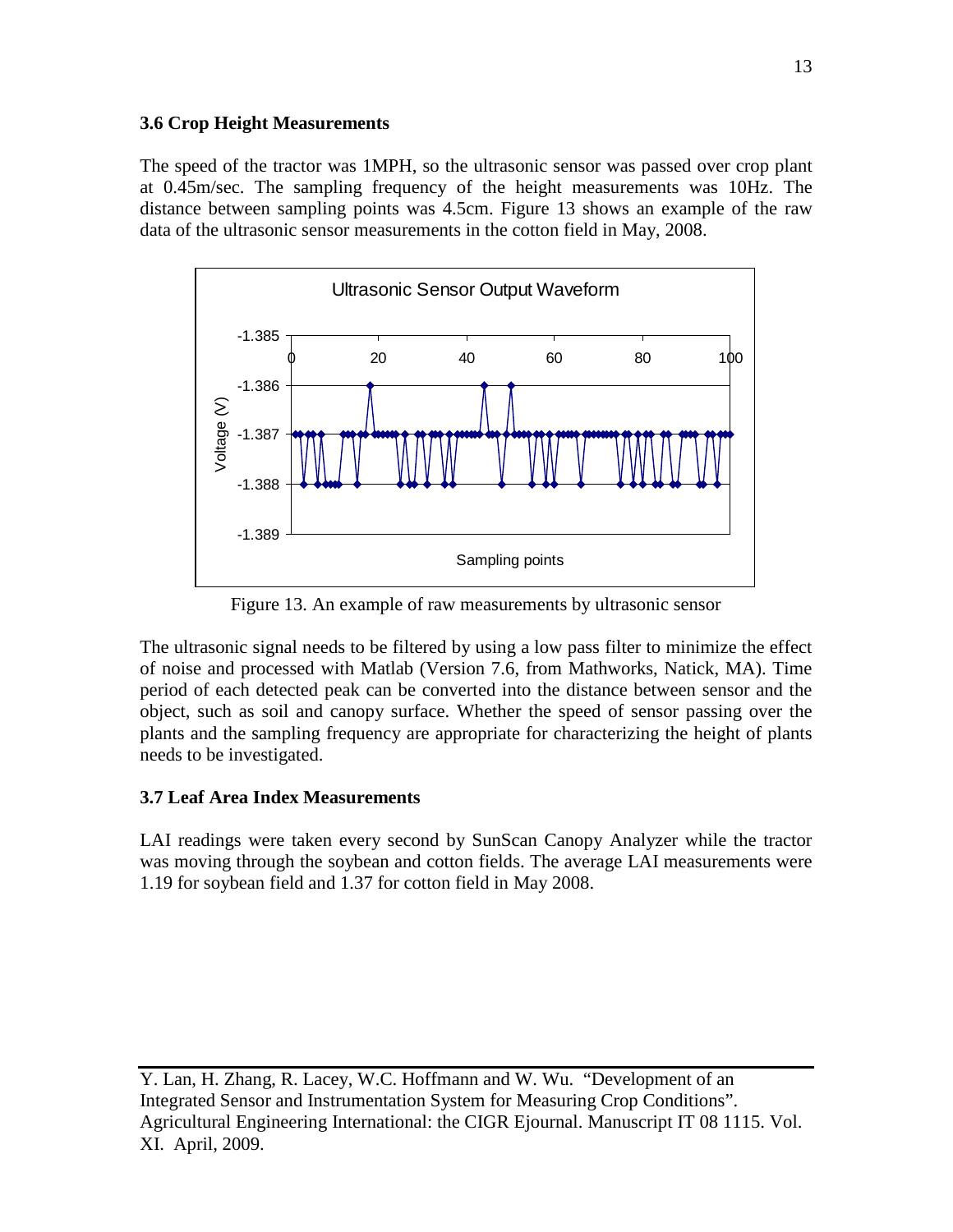#### **4. CONCLUSIONS**

The reliable and accurate information on field crop, such as NDVI values, reflectance measurements and multispectral images has been acquired by the integration system. The crop heights data and LAI data need to be further processed and analyzed. This preliminary study indicates that the potential of the integration sensor and instrument system to realize multi-source information acquisition and management in the field. It was a part of basic work in the development of the system. We have proposed a serial of solutions according to each problem we had met. In the future study, we will emphasize on improving the performance of the multispectral camera, eliminating or reducing the noise signal on the reflectance measurement and providing spatial coordinates for measurements form other instruments in the system.

#### **5. ACKNOWLEDGEMENTS**

The authors gratefully acknowledge Charlie Harris, Mike O Neil at USDA-ARS, College Station, TX, Drs., Xianzhe Zheng at Northeast Agricultural University, and Dong Li at China Agricultural University, P. R. China for system construction and field experiments.

#### **6. REFERENCES**

- Ahlrichs, J.S. and M.E. Bauer. 1983. Relation of agronomic and multispectral reflectance characteristics of spring wheat canopies. *Agronomy Journal* 75: 987– 993.
- Aparicio, N., D. Villegas, J.L. Araus, J. Casades´s and C. Royo. 2002. Relationship between growth traits and spectral vegetation indices in durum wheat. *Crop Science* 42: 1547–1555.
- Bechtel, A., W. Puttmann, T.N. Carlson and D.A. Ripley. 1997. On the relation between NDVI, fractional vegetation cover, and leaf area index. *Remote Sensing Environment* 62(3): 241-252.
- Darvishzadeh, R**.,** A. Skidmore, M. Schlerf, C. Atzberger, F. Corsi and M. Cho**.** 2008**.** LAI and chlorophyll estimation for a heterogeneous grassland using hyperspectral measurements. *ISPRS Journal of Photogrammetry & Remote Sensing* 63(4): 409- 426.
- El-Shikha, D.M., P. Waller, D. Hunsaker, T. Clarke and E. Barnes. 2007. Ground-based remote sensing for assessing water and nitrogen status of broccoli. *Agriculture Water Management 92*: 183-193.

Goel, P.K., S.O. Prasher, J.A. Landry, R.M. Patel and A.A. Viau. 2003. Estimation of

Y. Lan, H. Zhang, R. Lacey, W.C. Hoffmann and W. Wu. "Development of an Integrated Sensor and Instrumentation System for Measuring Crop Conditions". Agricultural Engineering International: the CIGR Ejournal. Manuscript IT 08 1115. Vol. XI. April, 2009.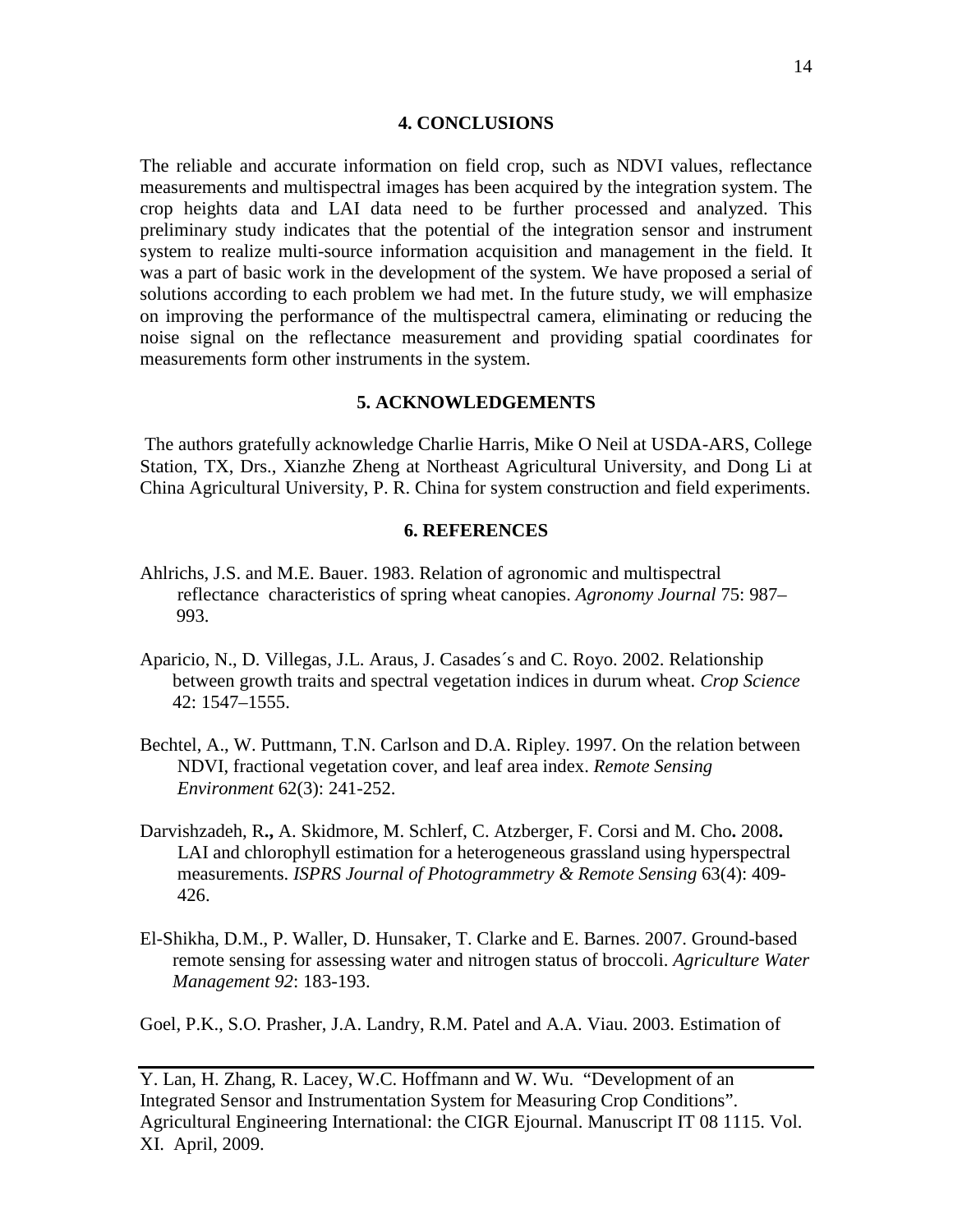crop biophysical parameters through airborne and field hyperspectral remote sensing. *Transactions of the ASAE* 46(4): 1235–1246.

- Haboudane, D., J.R. Miller, N. Tremblay, P. J. Zarco-Tejada and L. Dextraze. 2002. Integrated narrow-band vegetation indices for prediction of crop chlorophyll content for application to precision agriculture. *Remote Sensing Environment* 81(2): 416-426.
- Huang, Y., Y. Lan, W.C. Hoffmann and R.E. Lacey. 2007. Multisensor data fusion for high quality data analysis and processing in measurement and instrumentation.  *Journal of Bionics Engineering* 6: 53-62.
- Inoue, Y., S. Morinaga and A. Tomita. 2000. A blimp–based remote sensing system for low–altitude monitoring of plant variables: A preliminary experiment for agriculture and ecological applications. *International Journal of Remote Sensing* 21(2): 379– 385.
- Jones, C.L., P. R. Weckler, N.O. Maness, R. Jayasekara, M.L. Stone and D. Chrz. 2007. Remote sensing to estimate chlorophyll concentration in spinach using multi-spectral plant reflectance. *Transactions of ASAE* 50(6): 2267-2273
- Jones, C.L., N. O. Maness, M.L. Stone, R. Jayasekara, M.L. Stone and D. Chrz. 2007. Chlorophyll estimation using multispectral reflectance and height sensing. *Transactions of ASABE* 50(5): 1867-1872
- Kataoka, T., H. Okamoto, T. Kaneko and S. Hata. 2002. Performance of crop height sensing using ultrasonic sensor and laser beam sensor. *American Society of Agricultural Engineers* Paper 02-1184. ASAE Annual International Meeting, Chicago, IL, USA, 28–31 July 2002
- Laudien, R., G. Bareth and R. Doluschitz. 2003. Analysis of hyperspectral field data for detection of sugar beet diseases. *European Federation for Information Technology in Agriculture, Food and the Environment Conference*, Debrecen, Hungary.
- Lee, K.S., W.B. Cohen, R.E. Kennedy, T.K. Maiersperger and S.T. Gower. 2004. Hyperspectral versus multispectral data for estimating leaf area index in four different biomes. *Remote Sensing Environment* 91(3-4): 508–520.
- Leon, C.T., D.R. Shaw, M.S. Cox, M.J. Abshire, B. Ward and M.C. Wardlaw. 2003. Utility of remote sensing in predicting crop and soil characteristics. *Precision Agriculture* 4: 359–384.

Reyniers, M., E. Vrindts and J.D. Baerdemaeker. 2006. Comparison of an aerial-based

Y. Lan, H. Zhang, R. Lacey, W.C. Hoffmann and W. Wu. "Development of an Integrated Sensor and Instrumentation System for Measuring Crop Conditions". Agricultural Engineering International: the CIGR Ejournal. Manuscript IT 08 1115. Vol. XI. April, 2009.